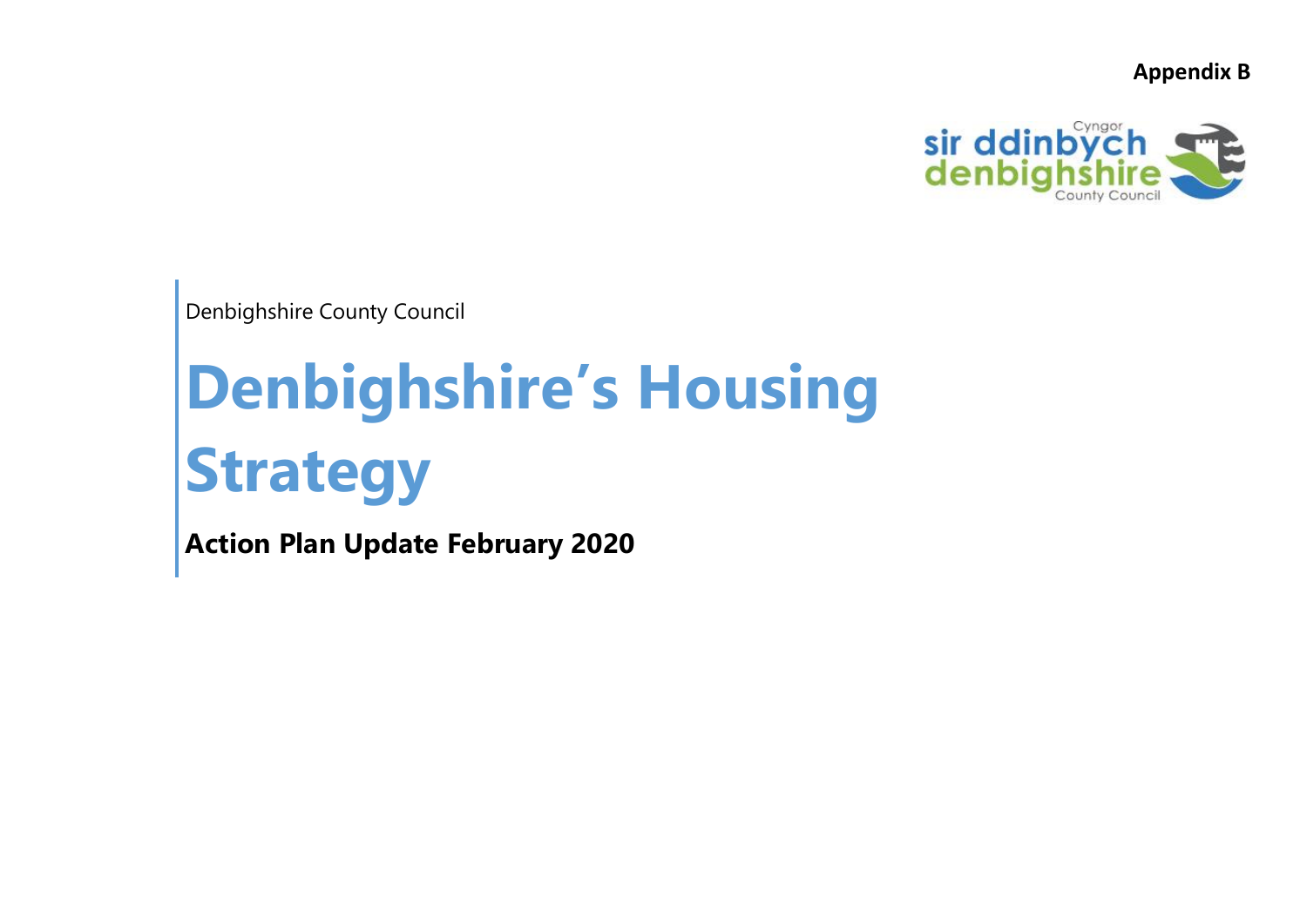## **Introduction**

The Housing Strategy and accompanying Action Plan were adopted by the Council on 1<sup>st</sup> December 2015 and are an amalgamation of all of our actions concerned with housing and housing related support. As a result the implementation of the Strategy is being undertaken by several different departments, in many instances working with partner organisations.

The relevant actions have been included in each service business plan as appropriate and are monitored by the relevant Lead Members and Heads of Service through the Housing & Homelessness Strategy Delivery Group, jointly chaired by Lead Member Cllr Tony Thomas and Cllr Bobby Feeley. The Housing & Homelessness Strategy is based around 5 key themes, and the Action Plan is structured around these themes, setting out the key actions required to deliver the desired outcomes for each key theme:

- 1. More homes to meet local need and demand
- 2. Creating a supply of affordable homes
- 3. Ensuring safe and healthy homes
- 4. Homes and support for vulnerable people

5. Promoting and supporting communities

The tables on the following pages set out progress updates on all the actions in the Action Plan, with the status illustrated as below.

| <b>Key: Action status</b>                   |  |  |  |  |  |
|---------------------------------------------|--|--|--|--|--|
|                                             |  |  |  |  |  |
| Action delivery on course                   |  |  |  |  |  |
| Action delivery has minor slippage          |  |  |  |  |  |
| Action delivery has major issues - unlikely |  |  |  |  |  |
| to be met in target date                    |  |  |  |  |  |
|                                             |  |  |  |  |  |
| Action completed                            |  |  |  |  |  |
| Action completed and embedded as            |  |  |  |  |  |
| 'Business as usual' activity                |  |  |  |  |  |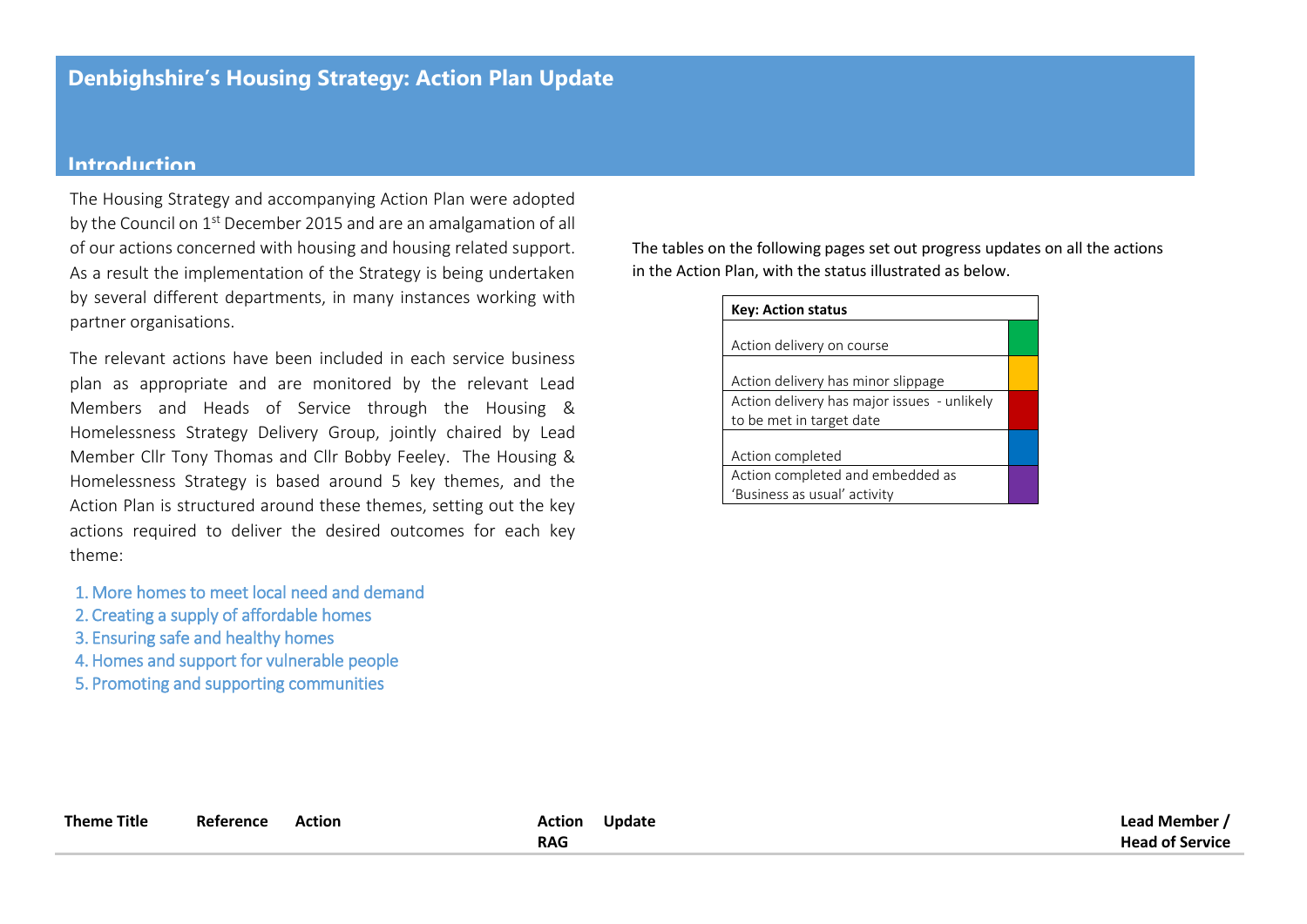| More homes to<br>meet local need<br>& demand | 1.01 | Develop site development briefs<br>for key development sites<br>allocated for housing in the LDP                                                                                        | Site Development brief programme is completed                                                                                                                                                                                                                                                                                                                                                                                                                                                                                    | Mark Young<br>Emlyn Jones                            |
|----------------------------------------------|------|-----------------------------------------------------------------------------------------------------------------------------------------------------------------------------------------|----------------------------------------------------------------------------------------------------------------------------------------------------------------------------------------------------------------------------------------------------------------------------------------------------------------------------------------------------------------------------------------------------------------------------------------------------------------------------------------------------------------------------------|------------------------------------------------------|
| More homes to<br>meet local need<br>& demand | 1.02 | Develop appropriate<br><b>Supplementary Planning</b><br>Guidance                                                                                                                        | All SPG's have been completed and adopted                                                                                                                                                                                                                                                                                                                                                                                                                                                                                        | Mark Young<br>Emlyn Jones                            |
| More homes to<br>meet local need<br>& demand | 1.03 | To develop a sites prospectus to<br>promote allocated housing sites<br>across the county.<br>Publicise the prospectus                                                                   | Prospectus developed and issued to developers & RSL's via an email<br>with an http link, letter and questionnaire. Positive feedback received.                                                                                                                                                                                                                                                                                                                                                                                   | Mark Young<br>Julian<br>Thompson-Hill<br>Emlyn Jones |
| More homes to<br>meet local need<br>& demand | 1.04 | <b>Update Local Housing Market</b><br>Assessment incorporating<br>housing need and demand data.<br>Current assessment was<br>completed in 2015.                                         | Development of new LHMA completed and published on DCC<br>Corporate website July 2019                                                                                                                                                                                                                                                                                                                                                                                                                                            | Tony Thomas<br>Emlyn Jones                           |
| More homes to<br>meet local need<br>& demand | 1.05 | Review LDP housing allocations<br>and policies as part of statutory<br><b>LDP Review</b>                                                                                                | Replacement LDP Delivery Agreement approved, Call for Sites exercise<br>open from August 2018 - November 2018. Consultation on Preferred<br>Strategy and Candidate Sites Register completed Autumn 2019.<br>Further consultation on additional sites currently underway until March<br>2020.                                                                                                                                                                                                                                     | Mark Young<br>Emlyn Jones                            |
| More homes to<br>meet local need<br>& demand | 1.06 | Investigate use of reduced<br>commencement period<br>conditions on planning<br>permissions (i.e. shorter than<br>current standard requiring<br>development to start within 5<br>years). | This is being implemented on sites where there have been issues<br>previously, and for any applications for residential development which<br>are not in line with LDP policy (i.e. on sites which are not allocated or<br>outside development boundaries). Planning conditions have to be<br>reasonable, so can't set a reduced commencement period for every<br>application.<br>Landowners contacted through work on the replacement LDP. All sites<br>to be reviewed as part of the candidate sites appraisal for the new LDP. | Mark Young<br>Emlyn Jones                            |
| More homes to<br>meet local need<br>& demand | 1.07 | Bring forward development on<br>sites with unimplemented<br>planning permission through a<br>clear programme of action                                                                  | All sites have been reviewed and landowners contacted as part of LDP<br>Review. All sites to be reviewed as part of the candidate sites appraisal<br>for the new LDP. Date amended to coincide with LDP review.                                                                                                                                                                                                                                                                                                                  | Mark Young<br>Emlyn Jones                            |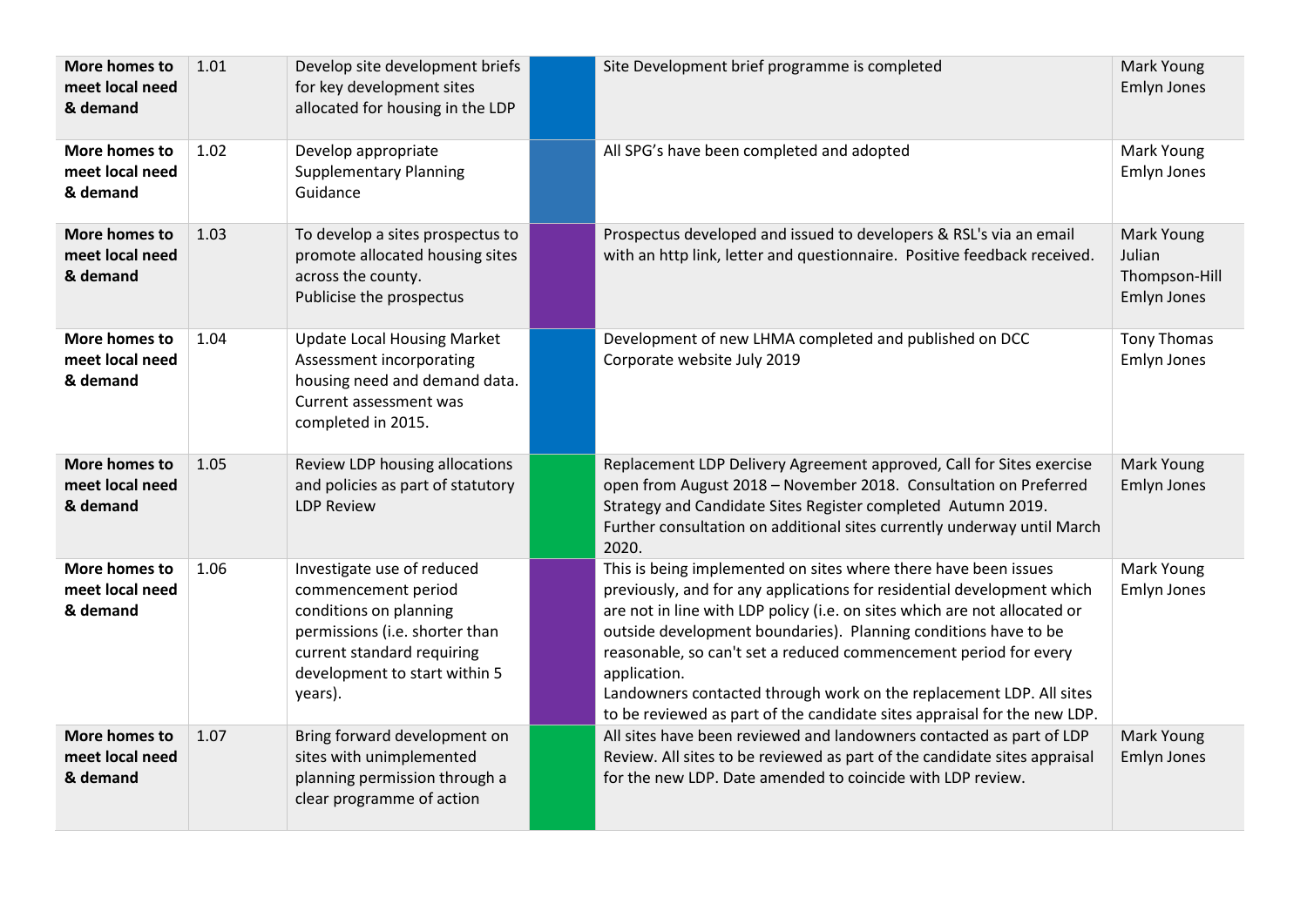| More homes to<br>meet local need<br>& demand | 1.08 | To develop an Infrastructure<br>Plan for Denbighshire                                                                                                                                                                                                                                                                                                                                            | Infrastructure Plan will be further developed as part of the work on the<br>replacement LDP and site assessments. A continuous review process<br>required for this.                                                                                                                                                                                                                                                                                                                                                                                                       | Mark Young<br>Emlyn Jones         |
|----------------------------------------------|------|--------------------------------------------------------------------------------------------------------------------------------------------------------------------------------------------------------------------------------------------------------------------------------------------------------------------------------------------------------------------------------------------------|---------------------------------------------------------------------------------------------------------------------------------------------------------------------------------------------------------------------------------------------------------------------------------------------------------------------------------------------------------------------------------------------------------------------------------------------------------------------------------------------------------------------------------------------------------------------------|-----------------------------------|
| More homes to<br>meet local need<br>& demand | 1.09 | Develop the Council's Empty<br>Homes Delivery Plan,<br>investigate innovative<br>mechanisms for bringing empty<br>homes back into use and work<br>with partners to develop new<br>initiatives.                                                                                                                                                                                                   | Draft Empty Homes Delivery Plan approved by Housing Strategy<br>Monitoring Group & Empty Homes Project Group. The Delivery Plan has<br>been approved under the Lead Member Delegated Decision process<br>(March 2019). Delivery Plan to be progressed as part of work on the<br>Corporate Plan priorities, though the Younger People and Housing<br>Programme Board.                                                                                                                                                                                                      | <b>Tony Thomas</b><br>Emlyn Jones |
| More homes to<br>meet local need<br>& demand | 1.10 | Undertake a Gypsy & Traveller<br>accommodation needs<br>assessment.                                                                                                                                                                                                                                                                                                                              | Accommodation assessment completed and final report agreed by<br>Cabinet 23/1/17 and submitted to WG. Assessment concludes a need<br>for a residential site and a need for a transit site. Site search and site<br>assessment completed. Planning application submitted for permanent<br>site; identification of possible transit site to be progressed through LDP<br>process.<br>New G & T Assessment has just been commissioned as part of the<br>background evidence for the LDP as it has been decided to pursue the<br>allocation of a transit site through the LDP | Mark Young<br>Emlyn Jones         |
| More homes to<br>meet local need<br>& demand | 1.11 | Remove the requirement for<br>rural buildings to be converted<br>to affordable housing (after<br>economic use is proved<br>unfeasible), in preference for<br>market housing.<br>Increase access to training<br>opportunities and employment<br>for local people in the<br>construction / housebuilding<br>sector, through developing<br>planning policy to encourage<br>this through development | SPG amended to require economic & affordable uses to be explored, if<br>there is no interest/feasibility following this, the unit may be sold on<br>the open market for residential use. LDP policy will be reviewed as part<br>of the LDP Review.                                                                                                                                                                                                                                                                                                                        | Mark Young<br>Emlyn Jones         |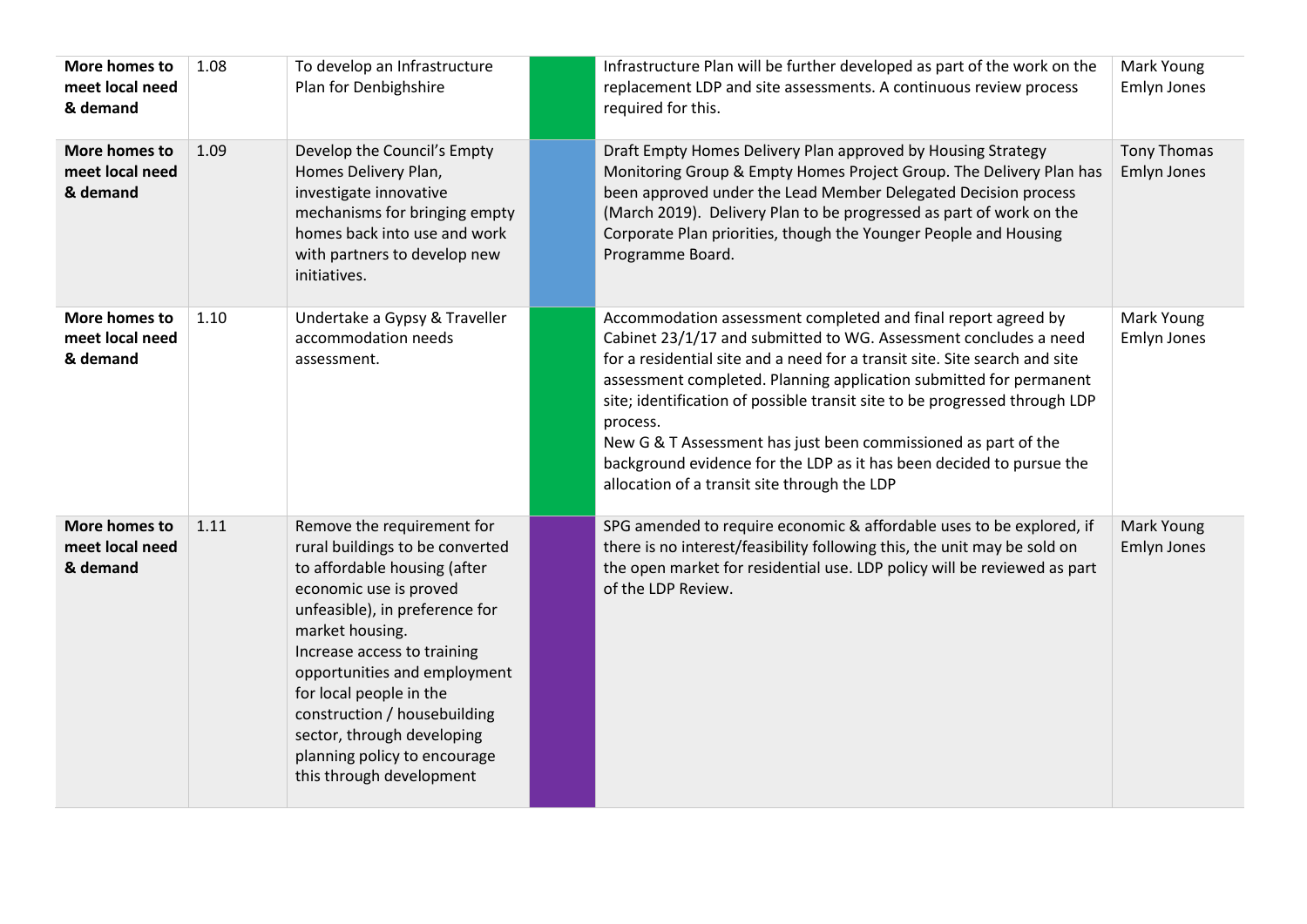| More homes to<br>meet local need<br>& demand          | 1.12 | Increase access to training<br>opportunities and employment<br>for local people in the<br>construction / housebuilding<br>sector, through developing<br>planning policy to encourage<br>this through development    | SPG Planning Obligations adopted by Planning Committee includes<br>requirements for training & employment on development sites through<br>the planning process.                                                                                                                                                                                                                                                            | Mark Young<br>Emlyn Jones                                           |
|-------------------------------------------------------|------|---------------------------------------------------------------------------------------------------------------------------------------------------------------------------------------------------------------------|----------------------------------------------------------------------------------------------------------------------------------------------------------------------------------------------------------------------------------------------------------------------------------------------------------------------------------------------------------------------------------------------------------------------------|---------------------------------------------------------------------|
| More homes to<br>meet local need<br>& demand          | 1.13 | Ensuring mix of appropriate<br>housing to meet local needs,<br>including development of good<br>quality intermediate and<br>market rented homes.<br>Implement regular case<br>conferences for housing<br>proposals. | Strategic evidence is provided on all relevant planning applications with<br>regards to housing mix. Also case conferences are regularly held to<br>discuss applications prior to being determined to ensure consistency<br>and adherence to policies.                                                                                                                                                                     | Mark Young<br>Emlyn Jones                                           |
| <b>Creating a</b><br>supply of<br>affordable<br>homes | 2.01 | Establish and implement an<br>affordable housing delivery /<br>investment programme to<br>enable resources to be targeted<br>to priority sites and actions                                                          | Denbigh & Rhyl prioritised, all land in the area evaluated and<br>discussions held with MAGs. Development Programme Executive Group<br>established. Affordable Housing programme - the programme has been<br>developed pulling together Planning Application data, affordable<br>housing and Council schemes. As part of the Welsh PACT with WLGA<br>draft projections have been developed for years 2016-2021.            | Tony Thomas<br>Julian<br>Thompson-Hill<br>Emlyn Jones<br>Liz Grieve |
| <b>Creating a</b><br>supply of<br>affordable<br>homes | 2.02 | Review both Council and HRA<br>landholdings to determine<br>suitability and availability for<br>affordable housing<br>development and establish a<br>clear programme for delivery                                   | Sites in Rhyl and Denbigh have been secured for future development<br>appraisal and works are ongoing in respect of this.<br>Discussions held with all MAGs regarding key issues for Locality Plans &<br>further work undertaken to complete these. Development Programme<br>Executive Group has been established to review the studies and<br>progress against the programme. Updates are being delivered to all<br>MAGs. | Julian<br>Thompson-Hill<br>Liz Grieve                               |
| <b>Creating a</b><br>supply of<br>affordable<br>homes | 2.03 | Following a review of HRA<br>landholdings, investigate selling<br>HRA assets in areas where there<br>is little or no housing need.<br>Capital receipts to be used to<br>contribute to the delivery of               | The locality plans currently developed identify needs and opportunities,<br>which have now been fed into the Asset Management & disposal<br>process.                                                                                                                                                                                                                                                                       | Julian<br>Thompson-Hill<br>Liz Grieve                               |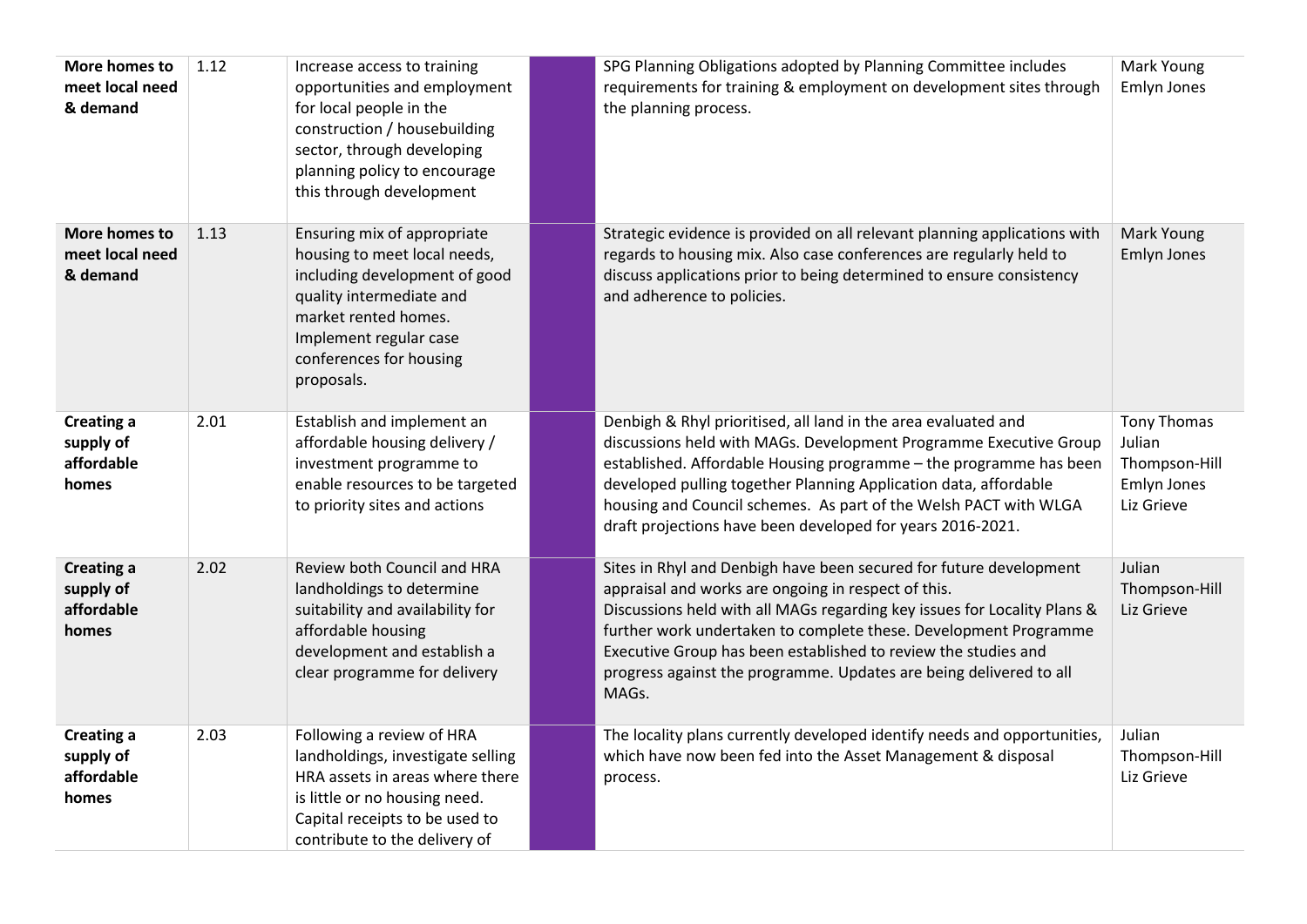|                                                       |      | affordable housing in areas of<br>identified need.                                                                                                                                                                                                                                                                                                                                   |                                                                                                                                                                                                                                                                                                                                                                                                                                                                                                                                                                                                                                                                                                                                                                                                                                                                                                                                                                                                                                              |                                                              |
|-------------------------------------------------------|------|--------------------------------------------------------------------------------------------------------------------------------------------------------------------------------------------------------------------------------------------------------------------------------------------------------------------------------------------------------------------------------------|----------------------------------------------------------------------------------------------------------------------------------------------------------------------------------------------------------------------------------------------------------------------------------------------------------------------------------------------------------------------------------------------------------------------------------------------------------------------------------------------------------------------------------------------------------------------------------------------------------------------------------------------------------------------------------------------------------------------------------------------------------------------------------------------------------------------------------------------------------------------------------------------------------------------------------------------------------------------------------------------------------------------------------------------|--------------------------------------------------------------|
| <b>Creating a</b><br>supply of<br>affordable<br>homes | 2.04 | Investigate developing a council<br>protocol for the disposal of<br>Council land and property<br>assets to ensure they are first<br>offered to HRA, then if not<br>required by the HRA to sell at<br>below market value to<br>maximise affordable housing<br>delivery, only if not required for<br>affordable housing it should be<br>offered to open market at full<br>market value | Strategic direction is outlined in the Service Asset Management Plan<br>and the Corporate Asset Management plan. The proposal for a protocol<br>was discussed at Asset Management Group in July 2016, where<br>concerns were raised around scope and impact of the protocol,<br>alignment with current planning policy and duty to obtain best value.<br>The Asset Management Process ensures that any surplus sites are<br>offered to Housing for development of social/affordable housing based<br>on identified needs prior to being considered for disposal on the open<br>market. Should the sites brought forward not be required, then market<br>forces linked to existing planning obligations to provide affordable<br>homes will dictate reduced market value, in which case further<br>undervalue would be difficult to justify in line with the General<br>Disposals Consent Order (Wales) 2003 (based on needs and outcome).<br>The process is now embedded in the disposal process via the Asset<br>Management Group(25/11/16) | Julian<br>Thompson-Hill<br>Liz Grieve                        |
| <b>Creating a</b><br>supply of<br>affordable<br>homes | 2.05 | Work with other public sector<br>agencies (including BCUHB,<br>WG, police etc) to review other<br>public landholdings, to<br>determine suitability and<br>availability for affordable<br>housing development                                                                                                                                                                         | Working with partners to establish suitability for housing development<br>on sites is established in principle. Each development is assessed on its<br>own merits, with partners being chosen accordingly. This action is now<br>being progressed through the Social Housing Locality Plans project.                                                                                                                                                                                                                                                                                                                                                                                                                                                                                                                                                                                                                                                                                                                                         | <b>Tony Thomas</b><br>Julian<br>Thompson-Hill<br>Liz Grieve  |
| <b>Creating a</b><br>supply of<br>affordable<br>homes | 2.06 | To maximise Housing Revenue<br>Account (HRA) funding to<br>deliver more affordable housing<br>and establish a development<br>fund within the HRA                                                                                                                                                                                                                                     | 30 year HRA business plan - Properties acquired for provision of new<br>homes in Queen Street, Rhyl. Development options for sites initial<br>tranche of sites and premises in preparation. Development options for<br>43-61 Queen Street and 2-16 Aquarium Street in Rhyl endorsed by<br>Housing Programme Executive Group Design, Construction &<br>Maintenance Team commissioned to prepare development options for<br>premises at 2-16 Aquarium Street, Rhyl. Options being appraised for<br>several other development sites. Actions being taken forward under<br>2.21                                                                                                                                                                                                                                                                                                                                                                                                                                                                  | <b>Tony Thomas</b><br>Julian<br>Thompson-Hill<br>Liz Grieve. |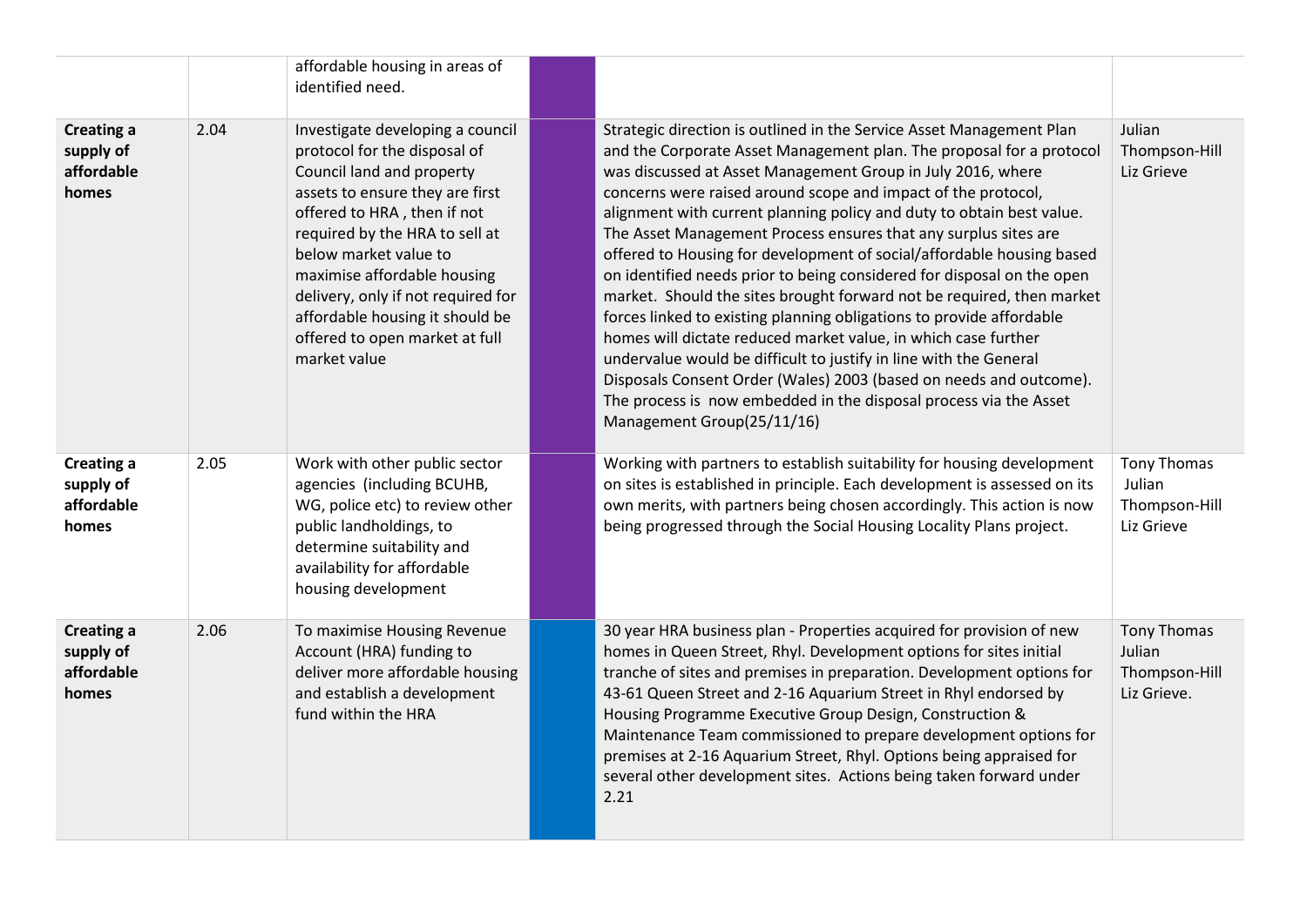| <b>Creating a</b><br>supply of<br>affordable<br>homes | 2.07 | Establish a targeted programme<br>for spending affordable housing<br>commuted sums, including the<br>possibility of pooling to form a<br>central fund                        | Affordable Homes Commuted Sums Policy approved through Lead<br>Member Delegated Decision process in March 2018.                                                                                                                                                                                                                                                                                                                                                                                                                                                                                                                                                                                                                                                                                                                                                                                                                                                                                                                                                                                                                                                                                                                                                                                                                      | Mark Young<br>Emlyn Jones                            |
|-------------------------------------------------------|------|------------------------------------------------------------------------------------------------------------------------------------------------------------------------------|--------------------------------------------------------------------------------------------------------------------------------------------------------------------------------------------------------------------------------------------------------------------------------------------------------------------------------------------------------------------------------------------------------------------------------------------------------------------------------------------------------------------------------------------------------------------------------------------------------------------------------------------------------------------------------------------------------------------------------------------------------------------------------------------------------------------------------------------------------------------------------------------------------------------------------------------------------------------------------------------------------------------------------------------------------------------------------------------------------------------------------------------------------------------------------------------------------------------------------------------------------------------------------------------------------------------------------------|------------------------------------------------------|
| <b>Creating a</b><br>supply of<br>affordable<br>homes | 2.08 | To maximise use of Social<br>Housing Grant, Housing Finance<br>Grant and other funding<br>available to deliver additional<br>affordable housing.                             | 2015/16 - Programme Delivery Plan full spend of just over £1m<br>achieved with a slippage money of £1.81m awarded from WG at<br>year end to existing schemes in the programme (2015/16) - 55<br>affordable homes delivered 2015/16.<br>2016/17 - Programme Delivery Plan full spend and new funding<br>such as HFG2 available from April. Slippage money of £1.14m - 67<br>affordable homes provided in 2016-17.<br>2017-18 - Fully programmed Programme Delivery Plan developed<br>66 affordable homes delivered. 3 schemes awarded funding in<br>'Land for Housing' stream (Grwp Cynefin, Wales & West and<br>Cartrefi Cymunedol Gwynedd). DCC was successful in attracting an<br>additional £914,522 in additional funding for affordable housing at<br>the end of 2017/18. - 66 affordable homes provided.<br>2018/19 - Full spend of Social Housing Grant (SHG) programme<br>(DCC & Clwyd Alyn successful in gaining IHF for Tan Y Sgubor,<br>Denbigh, Bodnant, Prestatyn & Llanbedr DC respectively) - 36<br>affordable homes provided.<br>2019/20 - Full spend of Social Housing Grant (SHG) programme;<br>additional £1.3m awarded to DCC in July 2019. Clwyd Alyn<br>successful in IHF funding for Glasdir, Ruthin subject to planning<br>permission being granted - 48 affordable homes to be provided (as<br>of Feb 2020) | <b>Tony Thomas</b><br>Emlyn Jones                    |
| <b>Creating a</b><br>supply of<br>affordable<br>homes | 2.09 | To fully investigate utilising a<br>wider range of affordable<br>housing funding & delivery<br>mechanisms, e.g. joint venture,<br>establishing a housing delivery<br>company | Housing Development Manager appointed. Strategic Planning &<br>Housing Team work closely with the post-holder to develop a delivery &<br>investment programme using a wider range of funding and delivery<br>mechanisms leading to a range of housing - encouraging more joint<br>projects with the Council and RSLs in terms of land and the purchase of<br>existing properties. Options are evaluated on a site by site basis as part<br>of the background work in financially appraising a prospective site.                                                                                                                                                                                                                                                                                                                                                                                                                                                                                                                                                                                                                                                                                                                                                                                                                      | Tony Thomas<br>Julian<br>Thompson-Hill<br>Liz Grieve |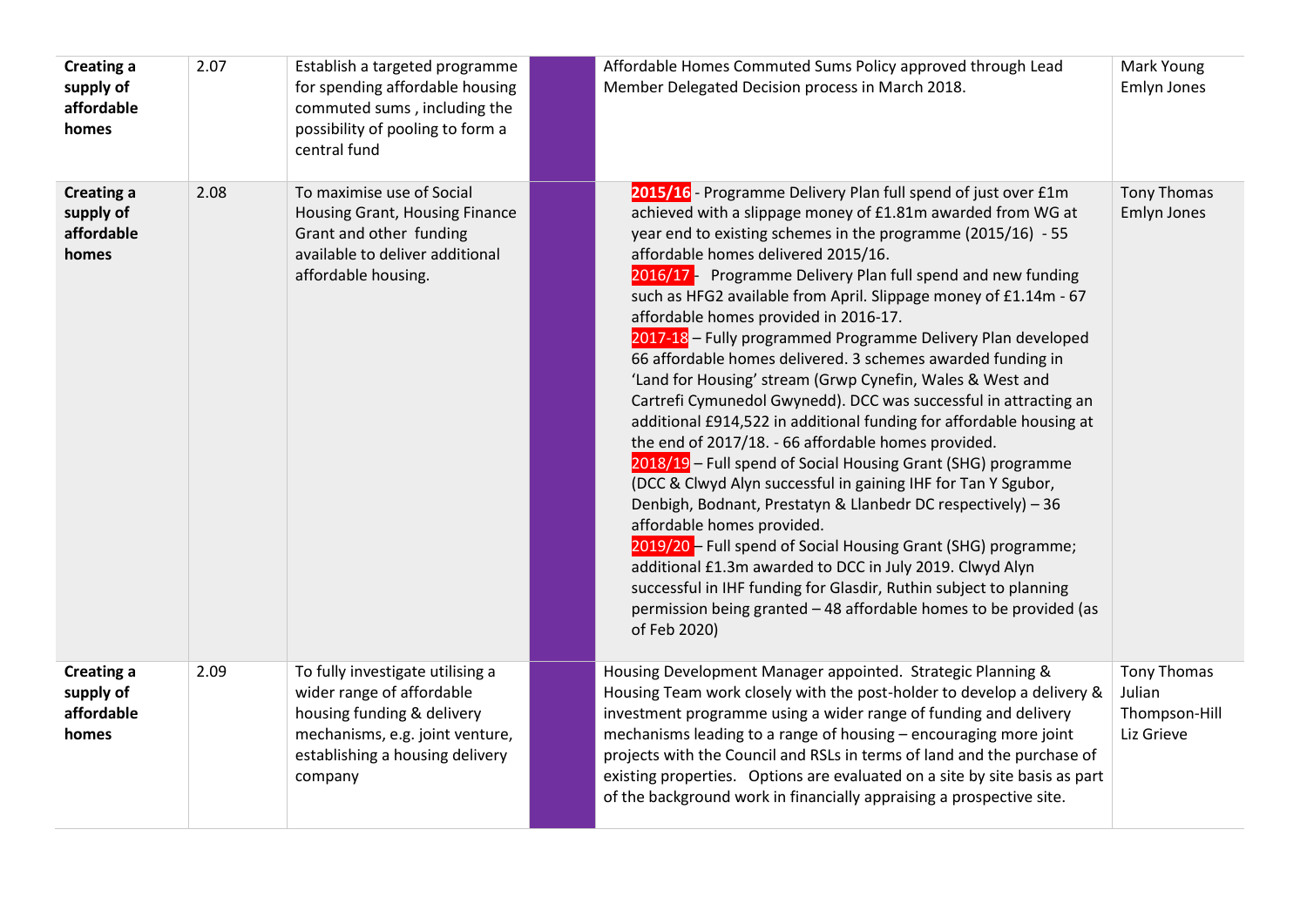| <b>Creating a</b><br>supply of<br>affordable<br>homes | 2.10 | Practical completion of first new<br>homes through Housing<br>Development Programme                                                                                                              | Business plan seen and approved by Lead Member. Plan submitted to<br>WG. There have been 9 purchases of former Council housing dwellings,<br>with a further 3 expected completions in early 2019/20 - a further 3 are<br>at the negotiation stage. The refurbishment of 40, Brighton Road from a<br>poor quality HMO into 3 self-contained apartments was completed by<br>Dec 2019.<br>Two applications for Innovative Housing Funding from WG have been<br>successful, with funding agreed for Passivhaus apartments in Prestatyn<br>and modular build Passivhaus in Denbigh.                                                                                                                                                                                                                                                                                                                                                                                                                                                                                                                                                                                               | Tony Thomas Liz<br>Grieve        |
|-------------------------------------------------------|------|--------------------------------------------------------------------------------------------------------------------------------------------------------------------------------------------------|------------------------------------------------------------------------------------------------------------------------------------------------------------------------------------------------------------------------------------------------------------------------------------------------------------------------------------------------------------------------------------------------------------------------------------------------------------------------------------------------------------------------------------------------------------------------------------------------------------------------------------------------------------------------------------------------------------------------------------------------------------------------------------------------------------------------------------------------------------------------------------------------------------------------------------------------------------------------------------------------------------------------------------------------------------------------------------------------------------------------------------------------------------------------------|----------------------------------|
| <b>Creating a</b><br>supply of<br>affordable<br>homes | 2.11 | Develop a standard Section 106<br>legal agreement / clauses for<br>securing affordable housing<br>through planning applications.<br>Ensure that this meets<br>mortgage providers<br>requirements | S106 agreements have been looked into extensively in conjunction with<br>the legal department and a standard version is difficult to agree on,<br>however we are currently developing standard clauses for inclusion in<br>S106 agreements. More affordable housing development is being<br>secured currently through using the Unilateral Undertaking route. This<br>helps progress development more quickly. Legal team currently<br>producing final drafts of standard clauses. Mortgage providers will be<br>consulted by the Strategic Planning & Housing Team in conjunction with<br>Legal Services once final draft clauses have been produced. Good<br>practice guidance has been produced by mortgage providers and this<br>will form the starting point. Draft clauses developed but more work is<br>needed especially on the Affordable Housing sections. Following the<br>retirement of the team leader, this work will need to be reallocated.<br>Feb 2019 - An internal audit of the S106 process meant this work was<br>put on hold, the final report of the audit has now been completed and<br>recommendations going forward are currently being evaluated. | Mark Young<br>Emlyn Jones        |
| <b>Creating a</b><br>supply of<br>affordable<br>homes | 2.12 | Test a range of methods for<br>calculating financial<br>contributions towards<br>affordable housing, with the<br>aim of reducing the number of<br>calculations currently used.                   | Links into LDP Review: see Action ref 1.05 above<br>Delivery Agreement approved, Call for Sites exercise open from August<br>2018 - November 2018. Consultation on Preferred Strategy and<br>Candidate Sites Register completed Autumn 2019. Further consultation<br>on additional sites currently underway until March 2020 Work is now<br>being undertaken by the district valuer to assess viability as part of the<br>replacement LDP process.                                                                                                                                                                                                                                                                                                                                                                                                                                                                                                                                                                                                                                                                                                                           | Mark Young<br><b>Emlyn Jones</b> |
| <b>Creating a</b><br>supply of                        | 2.13 | Involvement of the Council's<br>Finance, Assets & Housing<br>Service in assessing viability of                                                                                                   | Finance, Housing & Assets Service are involved with assessment of<br>viability of planning proposals on an ad hoc basis.                                                                                                                                                                                                                                                                                                                                                                                                                                                                                                                                                                                                                                                                                                                                                                                                                                                                                                                                                                                                                                                     | Mark Young<br>Emlyn Jones        |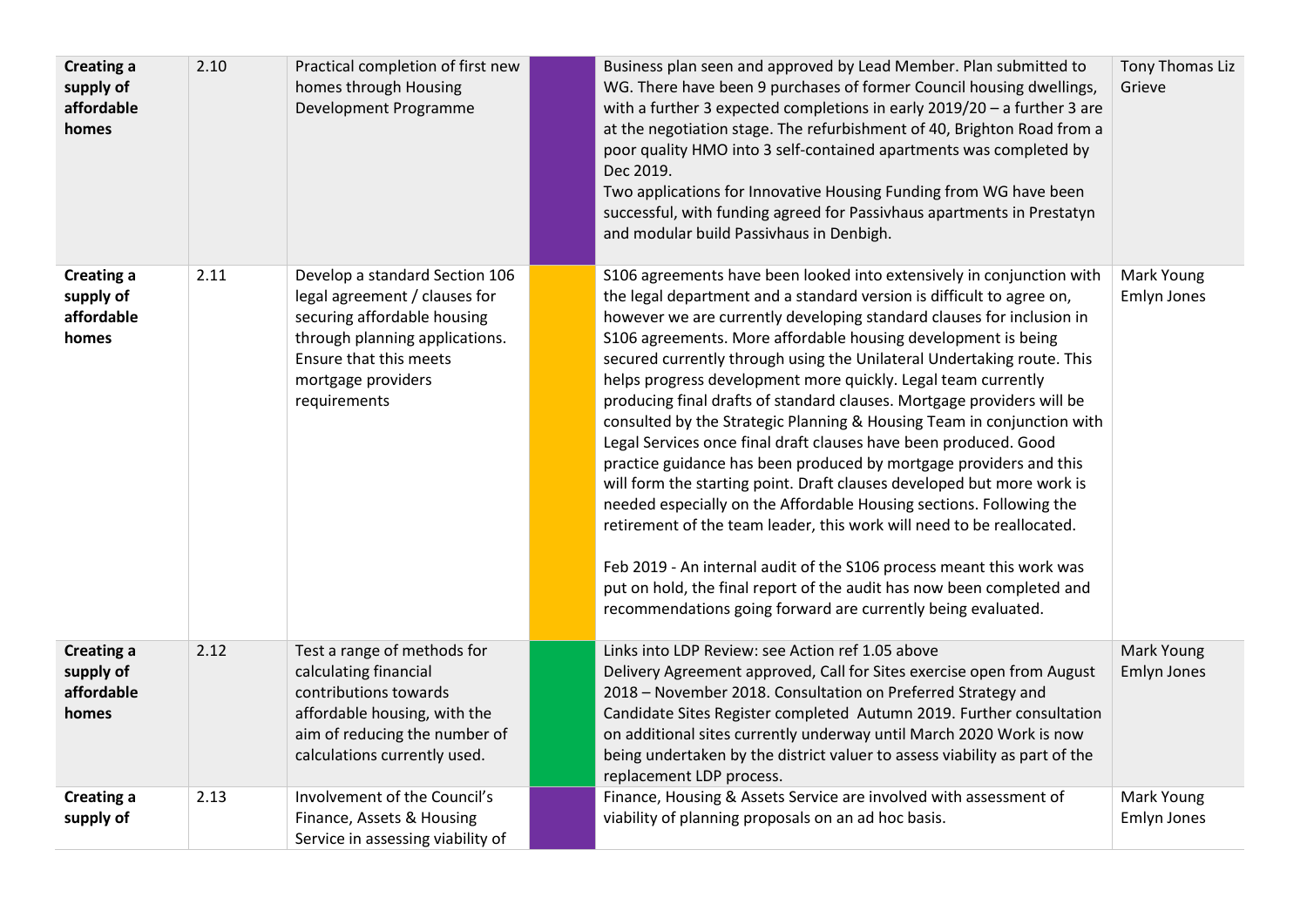| affordable<br>homes                                   |      | planning proposals and<br>involvement in negotiations<br>with developer and applicants                                                                                                                                                                                                                               |                                                                                                                                                                                                                                                                                                                                                                                                                                                                                                     |                                   |
|-------------------------------------------------------|------|----------------------------------------------------------------------------------------------------------------------------------------------------------------------------------------------------------------------------------------------------------------------------------------------------------------------|-----------------------------------------------------------------------------------------------------------------------------------------------------------------------------------------------------------------------------------------------------------------------------------------------------------------------------------------------------------------------------------------------------------------------------------------------------------------------------------------------------|-----------------------------------|
| <b>Creating a</b><br>supply of<br>affordable<br>homes | 2.14 | Introduce a mechanism to<br>secure financial contributions<br>for affordable housing following<br>scheme completion, where<br>viability has improved beyond<br>that originally projected<br>('clawback').                                                                                                            | Legal opinion obtained on this matter has advised that this is not<br>possible                                                                                                                                                                                                                                                                                                                                                                                                                      | Mark Young<br><b>Emlyn Jones</b>  |
| <b>Creating a</b><br>supply of<br>affordable<br>homes | 2.15 | Test a range of approaches to<br>calculating the value of<br>affordable properties, to ensure<br>this is set at an appropriate<br>level.                                                                                                                                                                             | Links to LDP Review -see Action ref 1.05 above<br>Delivery Agreement approved, Call for Sites exercise open from August<br>2018 - November 2018. Consultation on Preferred Strategy and<br>Candidate Sites Register completed Autumn 2019. Work is now being<br>undertaken by the district valuer on affordable housing and this will be<br>progressed through the development of the Replacement LDP.                                                                                              | Mark Young<br>Emlyn Jones         |
| <b>Creating a</b><br>supply of<br>affordable<br>homes | 2.16 | Review the current approach<br>and thresholds for affordable<br>housing requirements in LDP<br>policies relating to affordable<br>housing through the statutory<br>LDP Review process (currently<br>10% requirement but could be<br>increased if viability justified a<br>higher affordable housing<br>contribution) | Links to LDP Review -see Action ref 1.05 above<br>Delivery Agreement approved, Call for Sites exercise open from August<br>2018 - November 2018. Further consultation on additional sites<br>currently underway until March 2020. Consultation on Preferred<br>Strategy and Candidate Sites Register completed Autumn 2019. Work<br>is now being undertaken by the district valuer on affordable housing<br>and will be progressed through the development of the Replacement<br>LDP.               | Mark Young<br>Emlyn Jones         |
| <b>Creating a</b><br>supply of<br>affordable<br>homes | 2.17 | To ensure good partnership<br>working with Registered Social<br>Landlords                                                                                                                                                                                                                                            | Programme Delivery Plan meetings (for the strategic allocation of Social<br>Housing Grant -SHG) arranged in accordance with PDP submission<br>timescales quarterly. Bi-annual update meetings have been held with<br>RSL's individually from 2016 onwards, additional ad hoc meetings<br>arranged with RSLs as necessary. Job shadowing with W&W developers<br>to see how development process works within RSLs has been carried<br>out July 2018. Homelessness will now be attending the strategic | <b>Tony Thomas</b><br>Emlyn Jones |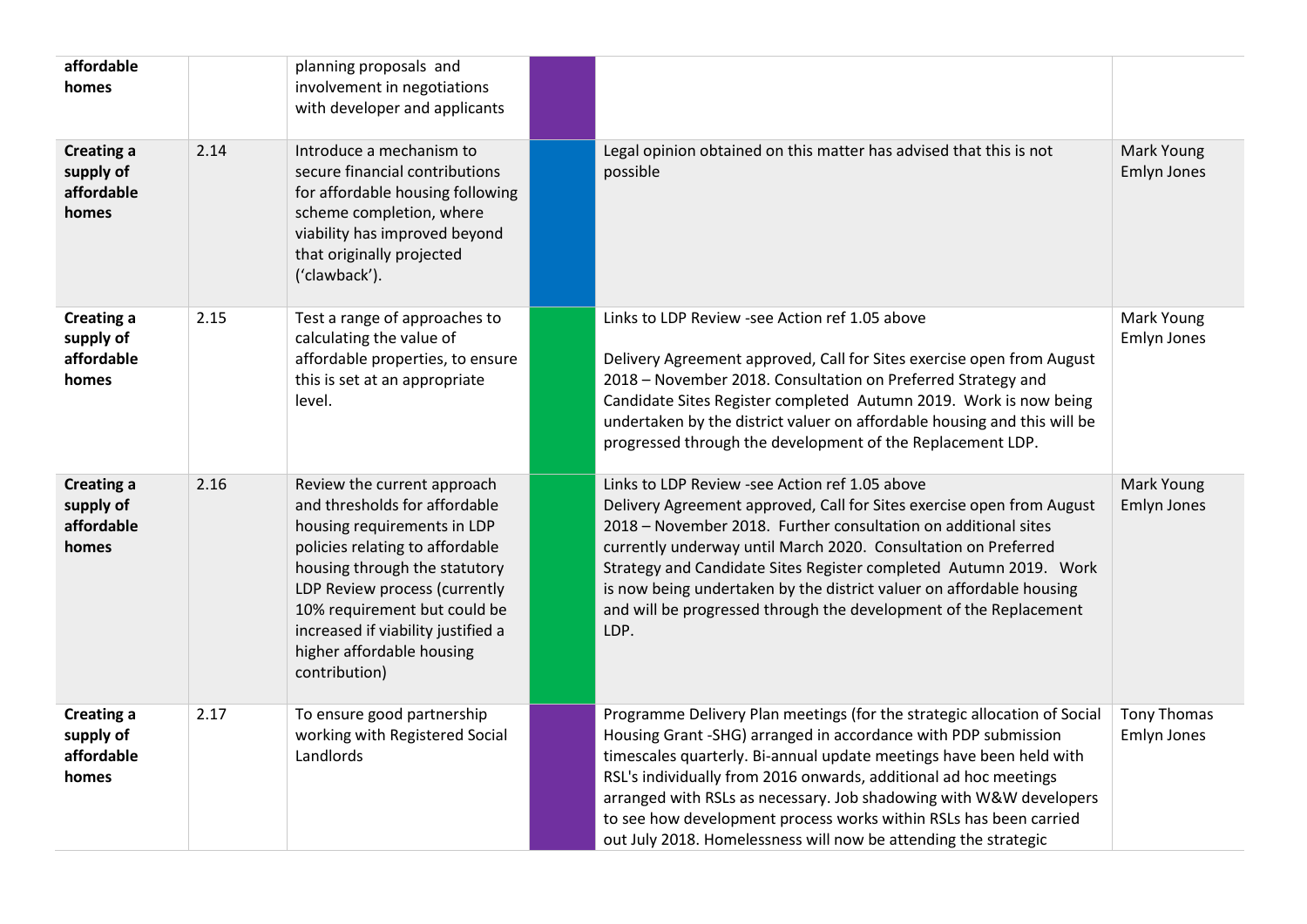|                                                       |      |                                                                                                                                          | management meetings held by Housing to facilitate closer working and<br>enable more accommodation to be freed up to meet housing needs                                                                                                                                                                                                                                                                                                                                               |                                   |
|-------------------------------------------------------|------|------------------------------------------------------------------------------------------------------------------------------------------|--------------------------------------------------------------------------------------------------------------------------------------------------------------------------------------------------------------------------------------------------------------------------------------------------------------------------------------------------------------------------------------------------------------------------------------------------------------------------------------|-----------------------------------|
| <b>Creating a</b><br>supply of<br>affordable<br>homes | 2.18 | To identify a wider range of<br>development partners to assist<br>in increasing the supply of<br>affordable housing                      | Cartrefi Conwy is now an RSL partner for DCC -approved by WG in May<br>2016.<br>Have worked extensively with NWH to develop a business case but due<br>to internal pressures in their organisation at present they are not<br>pursuing full zoning in Denbighshire.<br>Business case for Cartrefi Cymunedol Gwynedd (now Adra) to be zoned<br>within Denbighshire approved by WG on 30/1/18.                                                                                         | <b>Tony Thomas</b><br>Emlyn Jones |
| <b>Creating a</b><br>supply of<br>affordable<br>homes | 2.19 | To increase applicants<br>registered on the affordable<br>housing register or equivalent.<br>Review current process for<br>registration. | New website and updated registration process launched by Grŵp<br>Cynefin in July 2018. The new process for registration is simpler and has<br>been heavily advertised on social media, which produces the most<br>effective engagement<br>As of Feb 2020 there are 601 unique applicants with 336 applicants<br>wanting Home Ownership options and 413 applicants wanting<br>Intermediate Rental options (you can register for either or both).                                      | Tony Thomas<br>Emlyn Jones        |
| <b>Creating a</b><br>supply of<br>affordable<br>homes | 2.20 | To develop a communications<br>campaign to ensure successful<br>affordable home schemes are<br>fully promoted                            | Communications & Marketing team has produced a communications<br>campaign for housing delivery including the promotion of successful<br>affordable housing schemes & discussions ongoing with<br>communications team.<br>Plan developed with Corporate Communications to promote Tai Teg on<br>Flexitime, office posters and to co-ordinate press releases with the RSLs<br>& County Voice for developments. Links on the DCC website have been<br>updated for the Tai Teg register. | <b>Tony Thomas</b><br>Emlyn Jones |
| <b>Creating a</b><br>supply of<br>affordable<br>homes | 2.21 | Practical completion of first new<br>homes through Housing<br>Development Programme                                                      | Planning application submitted for Queen St, Rhyl, Bodnant<br>apartments, Tan Y Sgubor, Denbigh<br>Prestatyn- works required to underground culvert has delayed work on<br>the construction of the new build social homes, commuted sums<br>money for the Prestatyn area has been used to facilitate the culvert<br>work required onsite The renovation of 40, Brighton Road is complete<br>the 3 flats have been let on intermediate rent terms.                                    |                                   |
| <b>Ensuring safe &amp;</b><br>healthy homes           | 3.01 | To ensure Council<br>accommodation is maintained                                                                                         | March 2019 - Denbighshire housing met the WHQS in 2014 and are now<br>classed as being within the WHQS Maintenance period. This means that the<br>standard is currently being maintained as per the policy and in line with our<br>stock condition information data.                                                                                                                                                                                                                 | <b>Tony Thomas</b><br>Liz Grieve  |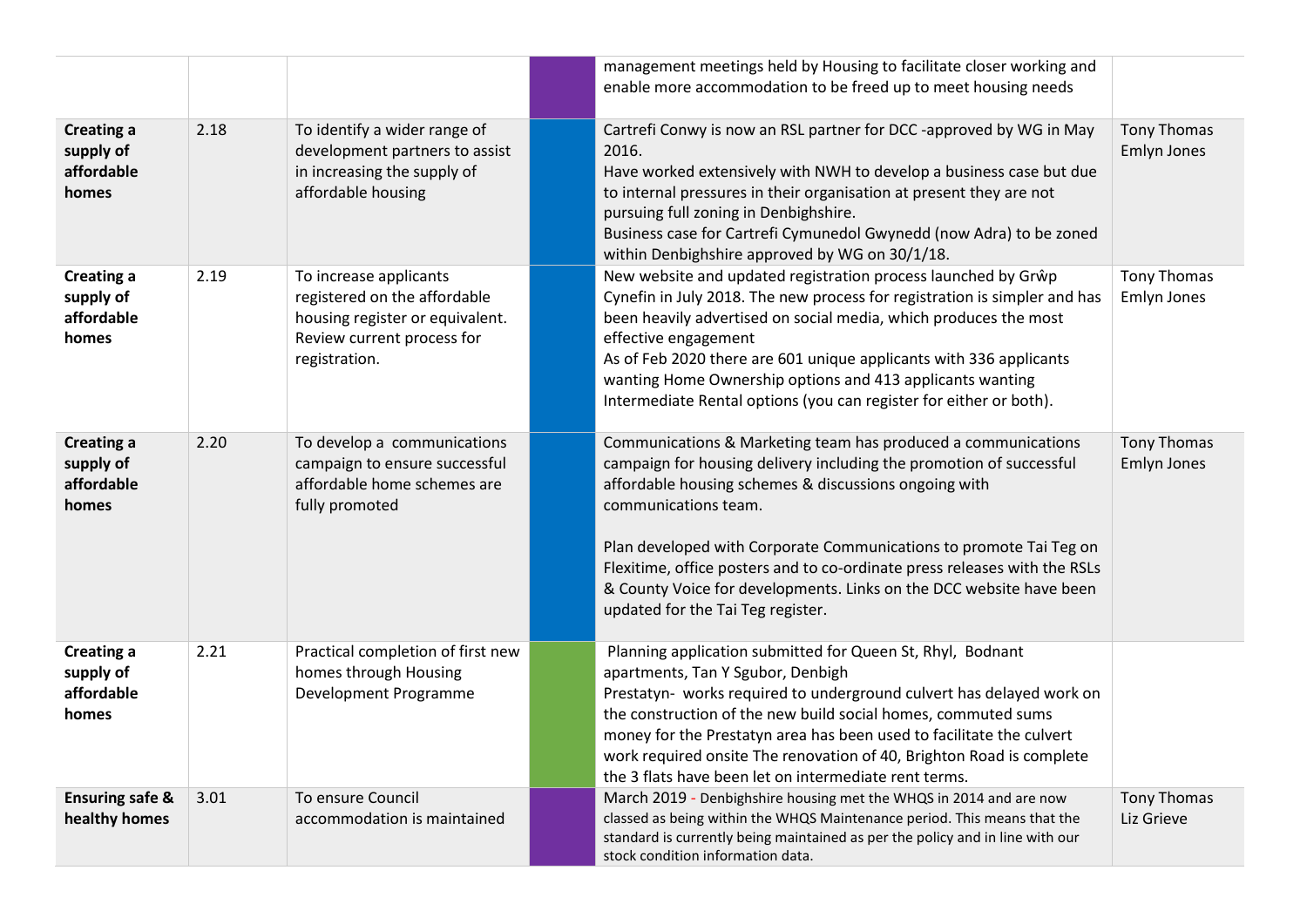|                                             |      | to meet the Welsh Housing<br><b>Quality Standard</b>                                                                                                                                      | Various programmes of work to ensure the properties remain compliant are<br>now being completed each year as part of our capital investment programme.<br>Our current emphasis is mainly on external works including major external<br>enveloping programmes, however a number of smaller kitchen and bathroom<br>schemes are also being completed each year. Components are replaced based<br>on their serviceable lifecycle, however are subject to a condition based survey<br>prior to replacement.<br>During 2019/20, a total of 230 properties will require upgrading to ensure the<br>housing stock remains fully compliant. The planned works will see<br>approximately 100 properties benefiting from internal improvements and 130<br>properties receiving extensive external enveloping works. |                                   |
|---------------------------------------------|------|-------------------------------------------------------------------------------------------------------------------------------------------------------------------------------------------|-----------------------------------------------------------------------------------------------------------------------------------------------------------------------------------------------------------------------------------------------------------------------------------------------------------------------------------------------------------------------------------------------------------------------------------------------------------------------------------------------------------------------------------------------------------------------------------------------------------------------------------------------------------------------------------------------------------------------------------------------------------------------------------------------------------|-----------------------------------|
| <b>Ensuring safe &amp;</b><br>healthy homes | 3.02 | Private rented sector stock<br>condition/issue survey                                                                                                                                     | Dec 2017 - Stock Condition Survey has been carried out by WG however<br>the sampling exercise has been too small to make the data useful for<br>DCC. It really just shows a small snapshot. Better information can be<br>obtained from other data sources particularly EPC and this is the data<br>that will be used going forward to target new energy efficiency work                                                                                                                                                                                                                                                                                                                                                                                                                                   | Tony Thomas<br>Emlyn Jones        |
| <b>Ensuring safe &amp;</b><br>healthy homes | 3.03 | Support implementation &<br>enforcement of Welsh<br>Governments "Rent Smart"<br>scheme (Landlord Licensing<br>Scheme), including a<br>comprehensive database of all<br>private landlords. | July 16 - Landlords are signposted to Cardiff as they administer the<br>scheme for Wales. Concerns re enforcement of scheme have been<br>raised with Directors of Public Protection Wales. Rent Smart Manager<br>attended Landlord/tenant surgery.<br>Rent Smart Wales (RSW) has been promoted through local newspapers<br>& radio. Rent Smart Wales - Denbighshire has an excellent compliance<br>rate with 7,676 properties currently registered. As and when properties<br>are identified as being unregistered, they are reported to RSW for<br>enforcement. Links made with other DCC services i.e. housing benefit,<br>homelessness to raise profile of Rent Smart Wales.                                                                                                                           | Tony Thomas<br>Emlyn Jones        |
| <b>Ensuring safe &amp;</b><br>healthy homes | 3.04 | To develop an Energy<br>Conservation delivery plan and<br>establish a database to<br>prioritise those in fuel poverty                                                                     | Energy Conservation projects are funding stream led but it also now<br>feeds into the climate emergency work which is underway through the<br>Council.                                                                                                                                                                                                                                                                                                                                                                                                                                                                                                                                                                                                                                                    | <b>Brian Jones</b><br>Emlyn Jones |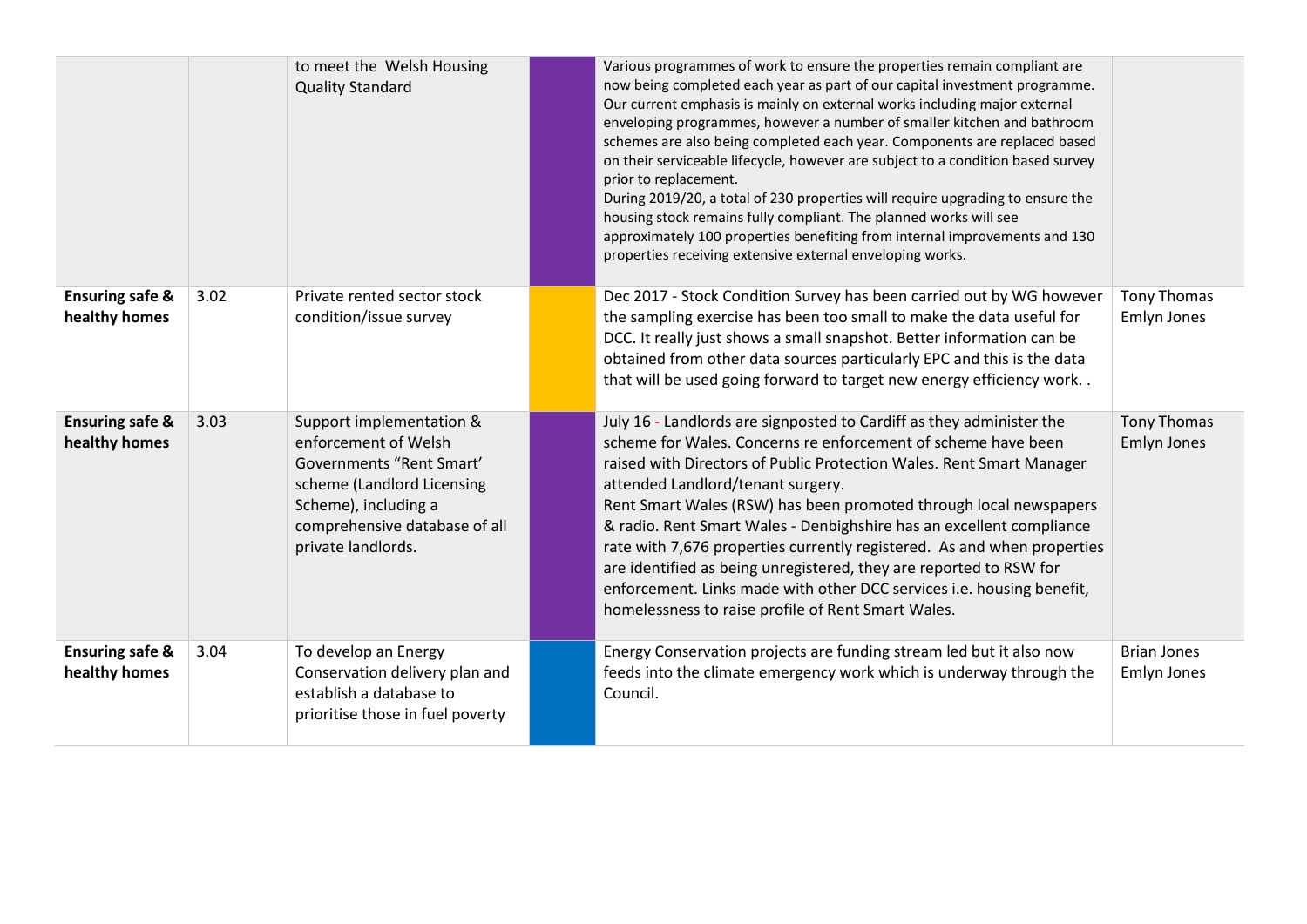| <b>Ensuring safe &amp;</b><br>healthy homes | 3.05 | To develop a multi-agency<br>private rented sector action<br>plan & toolkit working with<br>partners such as the Health<br>Board to help to improve the<br>standard of the poorest quality<br>housing in the private rented<br>sector. | Links to Rhyl Town Centre Plan & Vibrant & Viable Town Centres Plan.<br>High profile enforcement for West End of Rhyl with overall conditions<br>improving. Work on GIS Mapping has taken place recently allowing us<br>to identify all Rent Smart Wales Registered properties that have and do<br>not have EPC. The data can also be used to identify rented properties<br>with an EPC that are not RSW registered and these properties can then<br>be targeted for enforcement. Collaborative project took place between<br>Housing Enforcement and Built Environment on the Warm Homes<br>Project in which 163 heating systems in some of the poorest energy<br>efficient properties in Rhyl were installed (grant funded). | <b>Tony Thomas</b><br>Emlyn Jones        |
|---------------------------------------------|------|----------------------------------------------------------------------------------------------------------------------------------------------------------------------------------------------------------------------------------------|--------------------------------------------------------------------------------------------------------------------------------------------------------------------------------------------------------------------------------------------------------------------------------------------------------------------------------------------------------------------------------------------------------------------------------------------------------------------------------------------------------------------------------------------------------------------------------------------------------------------------------------------------------------------------------------------------------------------------------|------------------------------------------|
| <b>Ensuring safe &amp;</b><br>healthy homes | 3.06 | Continue to implement<br>mandatory HMO licensing &<br>explore potential for future<br>expansion of additional<br>licensing schemes and<br>introduction of selective<br>licensing schemes                                               | The mandatory and additional licensing scheme continues in Rhyl.<br>Further work being done with other services to identify other HMO's<br>potentially requiring licensing, i.e. working with Housing Benefit.<br>We currently have 90% of the eligible properties licenced in<br>Denbighshire. The remaining 10% of unlicensed properties are either<br>going through the licencing process (which also includes renewals),<br>have been referred to Planning for investigation, or are being<br>considered for formal action.<br>Additional licensing scheme to be renewed in Rhyl and will be extended<br>to include Denbigh and Llangollen.                                                                                | <b>Tony Thomas</b><br>Emlyn Jones        |
| <b>Ensuring safe &amp;</b><br>healthy homes | 3.07 | Use of planning and housing<br>powers, including enforcement<br>regarding new build and<br>unauthorised HMOs &<br>conversion to flats                                                                                                  | Any HMOs that are identified as potentially being in breach of Planning<br>because they are operating as a HMO are referred to Planning to<br>investigate before they are sent an application for either Additional or<br>Mandatory HMO licensing.                                                                                                                                                                                                                                                                                                                                                                                                                                                                             | Mark Young<br>Tony Thomas<br>Emlyn Jones |
| <b>Ensuring safe &amp;</b><br>healthy homes | 3.08 | Establish the extent to which<br>holiday caravans are being used<br>as permanent residences.<br>Develop a regulatory procedure<br>to take targeted action.                                                                             | Caravan site information is now being shared and monitored across the<br>authority. Regular reports to Scrutiny on the ongoing monitoring of the<br>sites.                                                                                                                                                                                                                                                                                                                                                                                                                                                                                                                                                                     | Mark Young<br>Emlyn Jones                |
| <b>Ensuring safe &amp;</b><br>healthy homes | 3.09 | Develop & engage with private<br>rented sector landlords &<br>tenants through alternative<br>methods and routes.                                                                                                                       | Landlord Roadshow has been held in various towns across the County.<br>Presentations have been given covering a variety of housing related<br>topics e.g. Universal Credit, Cuckooing & County Lines, Rhyl Masterplan<br>and Rent Smart Wales. DWP, Fire Service and Residential Landlords<br>Association also regularly attend to provide advice to landlords.                                                                                                                                                                                                                                                                                                                                                                | Tony Thomas<br>Emlyn Jones               |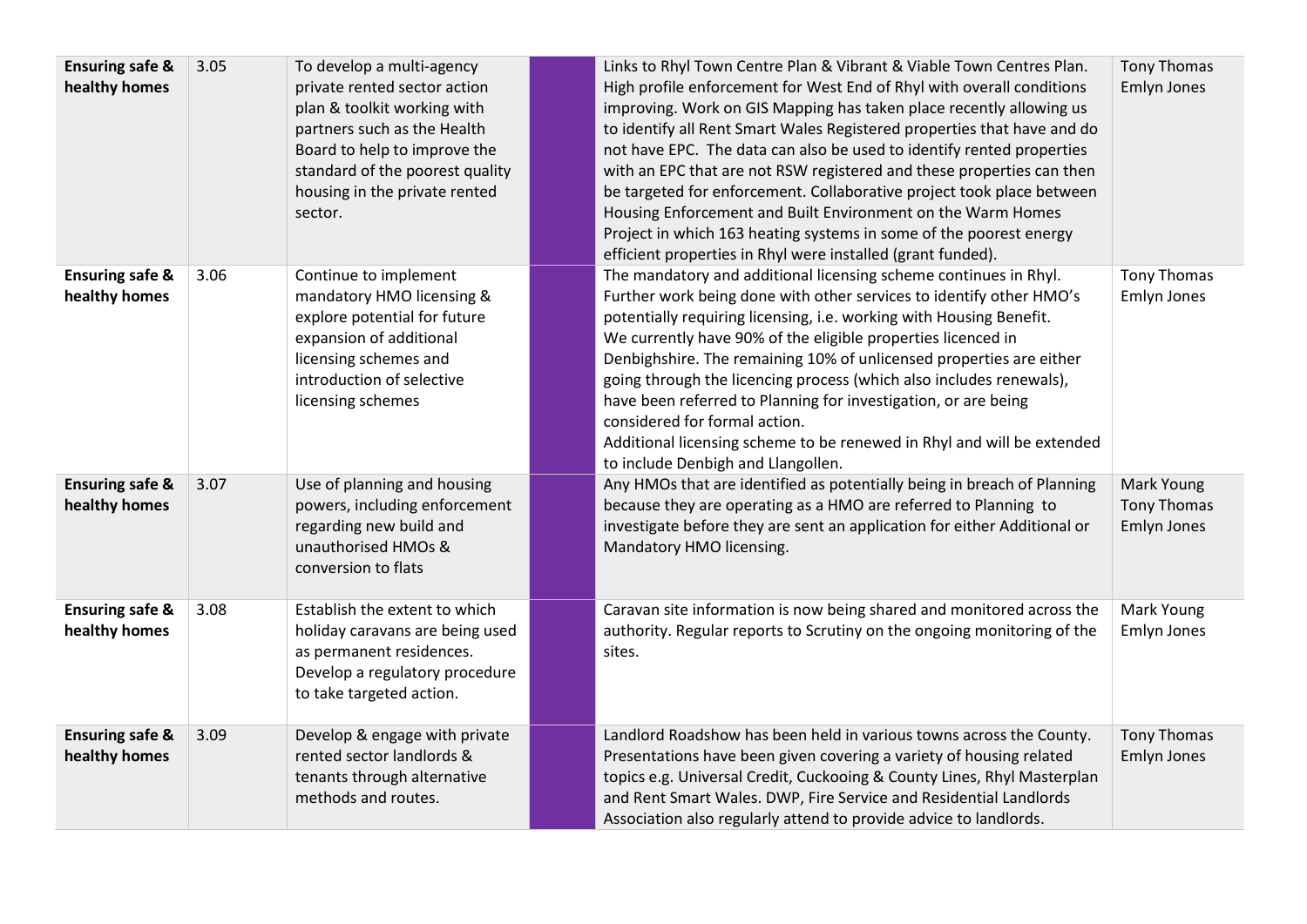| <b>Ensuring safe &amp;</b><br>healthy homes    | 3.10 | Improve fire safety in HMO's                                                                                                                                                                                                                                                               | Packs all issued to landlords along with a fire door measuring tool.<br>Programme of fire safety inspections for licenced HMO's underway.                                                                                                                                                                                                                                                                                                                                                                                                                                                                                                                                   | <b>Tony Thomas</b><br>Emlyn Jones  |
|------------------------------------------------|------|--------------------------------------------------------------------------------------------------------------------------------------------------------------------------------------------------------------------------------------------------------------------------------------------|-----------------------------------------------------------------------------------------------------------------------------------------------------------------------------------------------------------------------------------------------------------------------------------------------------------------------------------------------------------------------------------------------------------------------------------------------------------------------------------------------------------------------------------------------------------------------------------------------------------------------------------------------------------------------------|------------------------------------|
| Homes &<br>support for<br>vulnerable<br>people | 4.01 | To ensure additional extra care<br>facilities are provided in<br>Denbighshire & to maximise<br>potential for specialist housing<br>for vulnerable adults                                                                                                                                   | Tenders for Middle Lane site Denbigh assessed with Grŵp Cynefin being<br>the successful partner. The development is for 70 apartments, and an<br>additional 4 units for people with learning disabilities, expected<br>completion March 2021.<br>Oct 2019: Plans for additional extra care units at Awelon, Ruthin have<br>been submitted as part of the pre-application process to Planning.                                                                                                                                                                                                                                                                               | <b>Bobby Feeley</b><br>Phil Gilroy |
| Homes &<br>support for<br>vulnerable<br>people | 4.02 | Review Supported Independent<br>Living provision and demand                                                                                                                                                                                                                                | A new Supporting People Contract for SIL is in place since April 2016<br>and management arrangements have been changed so that the SP<br>Team Manager now has responsibility for the project. The merger has<br>taken place between SIL, Reablement, Health and Social Care Support.                                                                                                                                                                                                                                                                                                                                                                                        | <b>Bobby Feeley</b><br>Phil Gilroy |
| Homes &<br>support for<br>vulnerable<br>people | 4.03 | To finalise a homelessness<br>strategy by December 2017,<br>including ensuring that RSLs<br>also provide for homeless<br>people                                                                                                                                                            | Following completion of Homelessness Review, Homelessness Strategy<br>developed and adopted by the Council in Dec 17 and an action plan has<br>been developed to carry out the requirements.<br>Housing & Homelessness Strategies are being monitored together by<br>the Housing & Homelessness Strategy Delivery Group. Blending the two<br>strategies will ensure that all departments with a<br>housing/homelessness element contribute to achieving the Council's<br>vision and will ensure that there is no duplication of projects                                                                                                                                    | <b>Bobby Feeley</b><br>Phil Gilroy |
| Homes &<br>support for<br>vulnerable<br>people | 4.04 | To provide better quality<br>emergency accommodation for<br>those who have been made<br>homeless in the County.                                                                                                                                                                            | Bespoke accommodation solutions are developed as needed with more<br>complex clients. Long term emergency and temporary accommodation<br>solutions are in development in conjunction with the Housing<br>Department and Property Services.                                                                                                                                                                                                                                                                                                                                                                                                                                  | <b>Bobby Feeley</b><br>Phil Gilroy |
| Homes &<br>support for<br>vulnerable<br>people | 4.05 | Provide good quality, well<br>managed temporary<br>accommodation solutions whilst<br>housing needs are being<br>assessed prior to permanent<br>accommodation solutions being<br>found. This includes options<br>such as the Council providing it<br>directly from its own housing<br>stock | There has been a corporate multi-disciplinary working group set up and<br>led by SP specifically looking at needs of homeless young people. Aim to<br>have an integrated service to flexibly meet a range of needs.<br>Landlord offer introduced to improve the quality and supply of suitable<br>temporary accommodation. Private Rented Sector pilot project is being<br>embarked on with Conwy Council, which will provide temporary<br>accommodation solutions.<br>We continue to work closely with Community Housing and Grŵp<br>Cynefin, both of whom are increasing the number of properties they<br>provide to the Homelessness Prevention Team, across the County. | <b>Bobby Feeley</b><br>Phil Gilroy |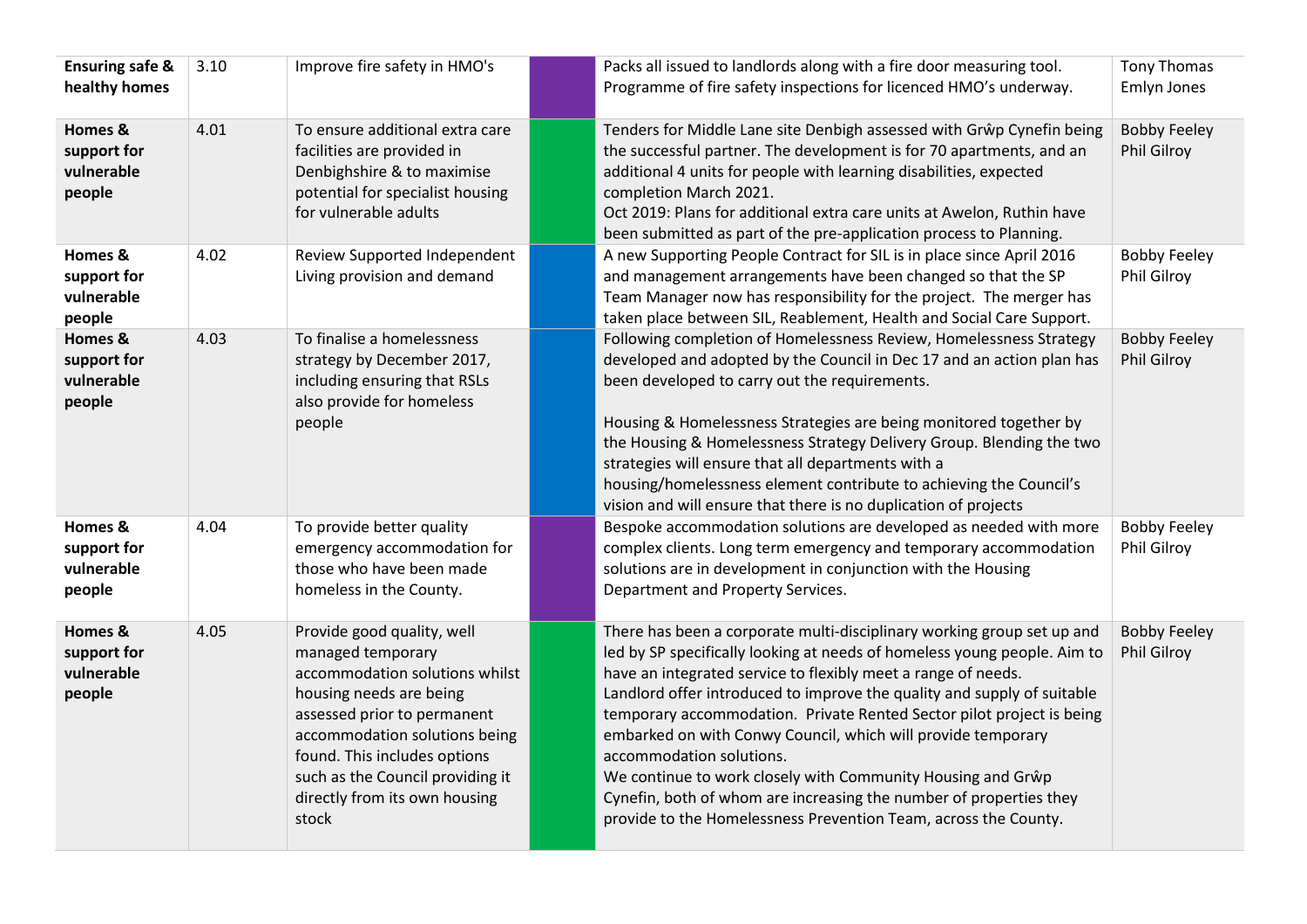|                                                |      |                                                                                                                                                               | We are also exploring options to secure alterative models of emergency<br>accommodation across the County. We were successful in obtaining<br>WG funding for a Housing First pilot in conjunction with Conwy.                                                                                                                                                                                                                                                                                                                                                                                                                                                                                                                |                                           |
|------------------------------------------------|------|---------------------------------------------------------------------------------------------------------------------------------------------------------------|------------------------------------------------------------------------------------------------------------------------------------------------------------------------------------------------------------------------------------------------------------------------------------------------------------------------------------------------------------------------------------------------------------------------------------------------------------------------------------------------------------------------------------------------------------------------------------------------------------------------------------------------------------------------------------------------------------------------------|-------------------------------------------|
| Homes &<br>support for<br>vulnerable<br>people | 4.06 | Develop and implement a<br>Private Rented Sector (PRS)<br>tenants accreditation scheme                                                                        | We have established a PRS Tenant Accreditation Scheme. This is<br>currently reliant upon SP providers doing the work with prospective<br>tenants and results are patchy. Housing Solutions are now delivering<br>"Renting Ready" training. This is an accredited course that is recognised<br>across the UK. This has been developed by the Homeless Charity CRISIS.<br>Secured WG funding to provide accredited training for staff and<br>partners with a view to developing a workforce able to deliver training<br>and ensure a consistent approach to homelessness.                                                                                                                                                      | <b>Bobby Feeley</b><br><b>Phil Gilroy</b> |
| Homes &<br>support for<br>vulnerable<br>people | 4.07 | Investigate options on the<br>formation of a Social Lettings<br>Agency                                                                                        | Group has met three times. Good attendance, with a wide<br>representation. A comprehensive report has now been prepared<br>Its purpose of is to provide a broad overview of the contribution a<br>Social Lettings Agency could make to meeting housing need in<br>Denbighshire.<br>July 2017: Decision made not to pursue this option as it has proved<br>unsuccessful. Now using only DCC Corporate Website. Housing<br>Solutions and Supporting People have now been integrated to create<br>the Homelessness Prevention Team.<br>October 2019 - Revisiting the option following the adoption of the<br>Homelessness Strategy, the rise in homelessness and the need to<br>source more affordable long term accommodation. | <b>Bobby Feeley</b><br>Phil Gilroy        |
| Homes &<br>support for<br>vulnerable<br>people | 4.08 | Promote and develop the<br>'Denbighshire Housing' website<br>& 'Let's Help You' online<br>accommodation finder                                                | This was launched and a complete overhaul of all Housing Options<br>advice available through DCC websites undertaken. Completed March<br>16. Take up of 'Let's Help You' is proved disappointingly slow. June 16 -<br>Denbighshire Housing Website has been upgraded and linked with<br>Community Support Services website.<br>July 17 - now only using DCC Corporate website. Housing Solutions and<br>Supporting People have now been integrated to create the<br>Homelessness Prevention Team.                                                                                                                                                                                                                            | <b>Bobby Feeley</b><br><b>Phil Gilroy</b> |
| Homes &<br>support for<br>vulnerable<br>people | 4.09 | Develop a portfolio of private<br>rented sector landlords with<br>good quality accommodation to<br>assist people with private<br>rented sector accommodation. | Enforcement now check each property sourced by Housing Solutions<br>for Homelessness Prevention or Lease to ensure it is suitable, safe and<br>healthy. Landlords are also checked. Protocol developed and<br>progressed through Private Rented Sector multi-agency partnership                                                                                                                                                                                                                                                                                                                                                                                                                                              | <b>Bobby Feeley</b><br>Phil Gilroy        |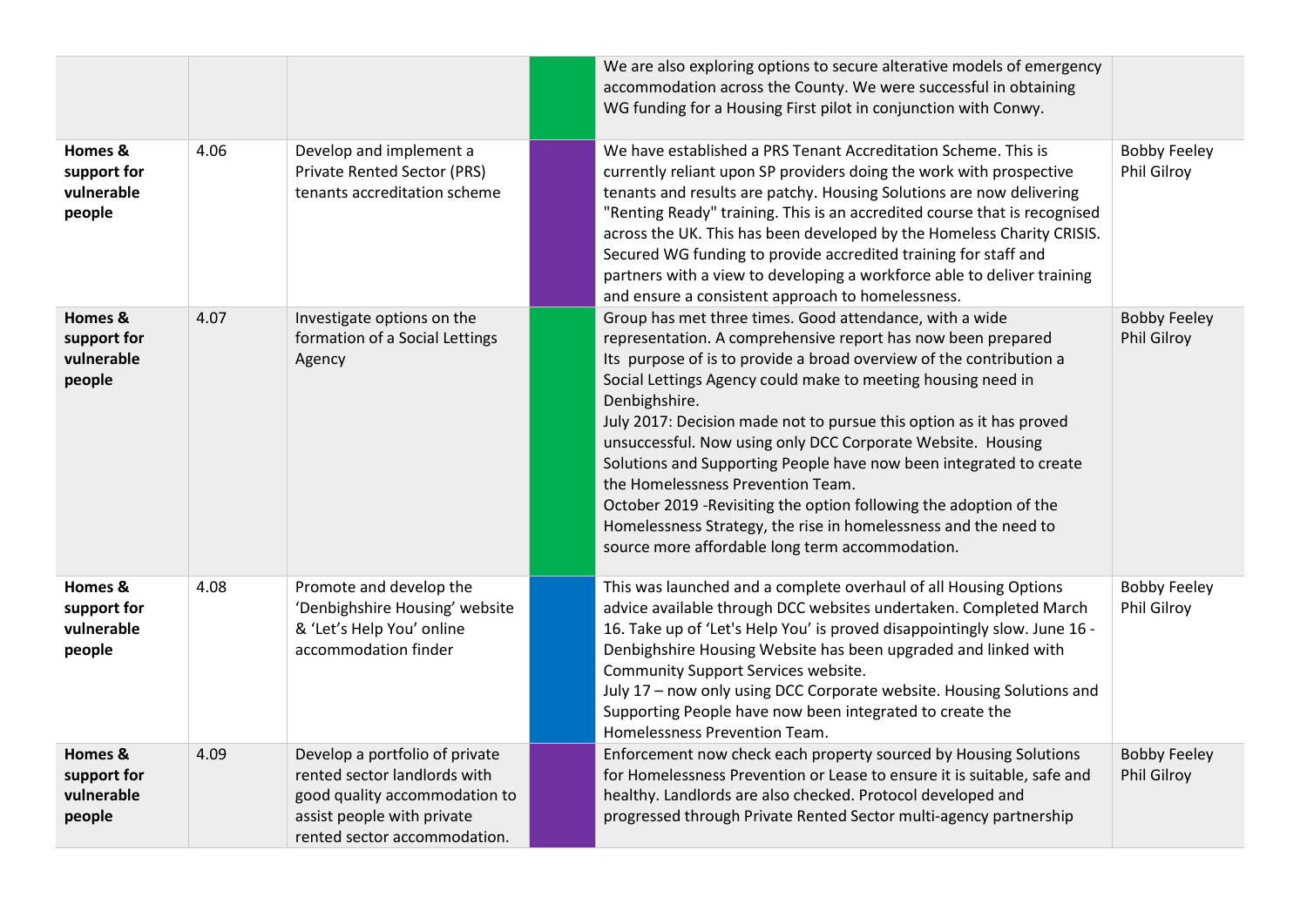|                                                |      | Working with Public Protection<br>to ensure that the<br>accommodation meets at least<br>the minimum standards set in<br><b>Housing Hazards and Safety</b><br>Rating Scheme (HHSRS)<br>legislation & that landlords<br>meet the "fit and proper" test | Two staff are now dedicated to working directly with landlords to<br>monitor that property conditions remain at the expected standards.                                                                                                                                                                                                                                                                                                                                                                                                                                                                                                                                                                   |                                           |
|------------------------------------------------|------|------------------------------------------------------------------------------------------------------------------------------------------------------------------------------------------------------------------------------------------------------|-----------------------------------------------------------------------------------------------------------------------------------------------------------------------------------------------------------------------------------------------------------------------------------------------------------------------------------------------------------------------------------------------------------------------------------------------------------------------------------------------------------------------------------------------------------------------------------------------------------------------------------------------------------------------------------------------------------|-------------------------------------------|
| Homes &<br>support for<br>vulnerable<br>people | 4.10 | To develop a pre-move<br>programme for adults with<br>complex disabilities to maximise<br>successful placements                                                                                                                                      | New operational procedures drafted and signed off 10th March 2016 at<br>the Operational Housing Group.                                                                                                                                                                                                                                                                                                                                                                                                                                                                                                                                                                                                    | <b>Bobby Feeley</b><br>Phil Gilroy        |
| Homes &<br>support for<br>vulnerable<br>people | 4.11 | Implement the single access<br>route to housing (SARTH)                                                                                                                                                                                              | May 16 - SARTH Allocations policy approved by Cabinet in January 2014<br>Report being taken to Cabinet in June 2016. July 16 - Cabinet have<br>approved recommendation to take a partnership approach so<br>communication on May 16 - Negotiation around delivery of partnership<br>to proceed in July 2016.<br>Sept 2016: Implementation Phase to commence October 2016.<br>Nov 16 - Full project plan and implementation on track.<br>January 2017- revised timetable for implementation<br>April 2017 - Implementation in progress and on track.<br>July 2017 - SARTH fully implemented<br>March 2019 - Council briefing in June to update on progress and<br>Partnerships Scrutiny review in October. | <b>Tony Thomas</b><br>Liz Grieve          |
| Homes &<br>support for<br>vulnerable<br>people | 4.12 | To monitor and respond to<br>accommodation and support<br>requirements for refugees                                                                                                                                                                  | <b>Families Resettled</b><br>18 families now settled in Denbighshire since 2016. 2 families are now<br>independent and have exited the support from British Red Cross. They<br>have been advised where they can get advice and support if required in<br>future. We are currently in discussions with our neighbouring Local<br>Authorities around what support will be required moving forwards.<br>The families have integrated well into their new surroundings, they are<br>encouraged to volunteer within their community and to attend various<br>community groups, where they can meet professional/third<br>sector/voluntary agencies, including the police/PCOs and Denbighshire                 | <b>Bobby Feeley</b><br><b>Phil Gilroy</b> |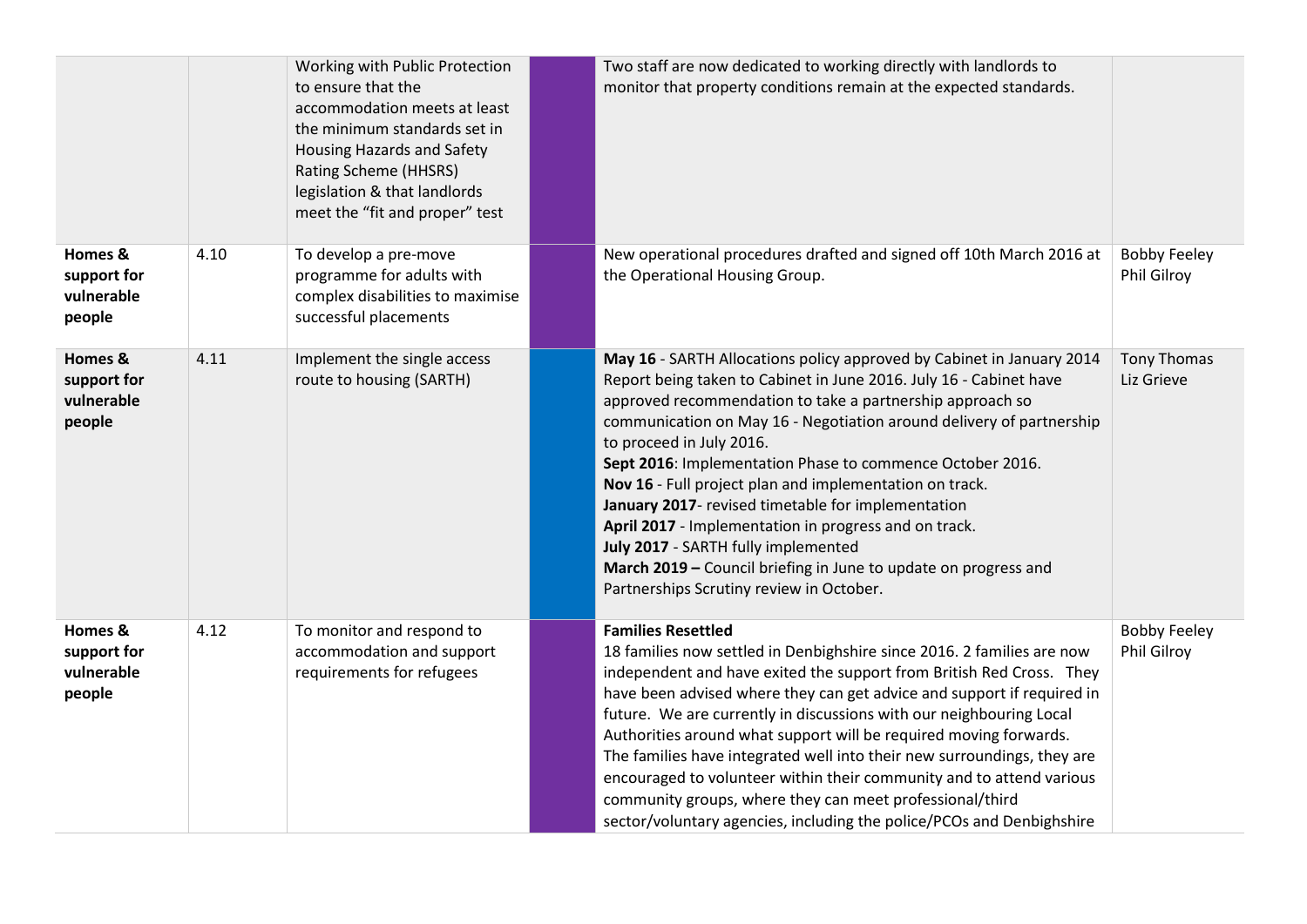|                                                   |      |                                                                                             | citizens. All families are registered with a GP and dentist/community<br>dentist<br><b>Future Family Acceptance</b><br>The Home Office has advised that the scheme will cease to accept new<br>refugees in February 2020 with the final arrival dates being 31/3/2020.                                                                                                                                                                                                                                                                             |                                  |
|---------------------------------------------------|------|---------------------------------------------------------------------------------------------|----------------------------------------------------------------------------------------------------------------------------------------------------------------------------------------------------------------------------------------------------------------------------------------------------------------------------------------------------------------------------------------------------------------------------------------------------------------------------------------------------------------------------------------------------|----------------------------------|
| <b>Promoting and</b><br>supporting<br>communities | 5.01 | To develop a Tenant<br><b>Engagement Strategy for</b><br>Council tenants                    | Programme of consultation events to be arranged. Denbighshire<br>Tenants and Residents Federation aware of progress. Outline plan for<br>development of the strategy has been agreed. Programme of<br>consultation events to be arranged. Lead Member consultation taken<br>place. Draft strategy complete and to go out for consultation through a<br>series of events arranged with the Tenants' Federation. Consultation<br>complete draft strategy presented for approval. January 2019 - Final<br>version now signed off by Tenant Federation | <b>Tony Thomas</b><br>Liz Grieve |
| <b>Promoting and</b><br>supporting<br>communities | 5.02 | Develop a strategic asset<br>management plan for the<br>Council's housing stock             | Stock condition surveys completed Dec 2017. Existing Asset<br>Management plan being utilised (2014 - 2021) - sent to Wales Audit<br>Office as part of WHQS audit and to inform the development of the<br>next Asset Management Plan.                                                                                                                                                                                                                                                                                                               | <b>Tony Thomas</b><br>Liz Grieve |
| <b>Promoting and</b><br>supporting<br>communities | 5.03 | Implement environment toolkit<br>to assist in improving the<br>environment for our tenants  | An Environmental policy has been developed to deliver the tool kit and<br>wider approach to managing our neighbourhoods alongside the<br>Community Development function.                                                                                                                                                                                                                                                                                                                                                                           | Tony Thomas<br>Liz Grieve        |
| <b>Promoting and</b><br>supporting<br>communities | 5.04 | Develop a schedule to enhance<br>open space/ play assets within<br>Council stock            | 11 Priority areas were initially identified and all works have been<br>completed including play equipment and landscape works. Further<br>projects to enhance open spaces are in progress with more projects<br>being considered. Action now complete as the programme is in<br>progress and group established to monitor progress and develop future<br>schedule of work.                                                                                                                                                                         | <b>Tony Thomas</b><br>Liz Grieve |
| <b>Promoting and</b><br>supporting<br>communities | 5.05 | To develop an apprenticeship<br>scheme for property<br>maintenance service                  | 3 apprentices employed 2015/16. Additional 3 in 2016/17. Oct 2017 -<br>Investigations and expressions of interest from other LA's and RSL's<br>regarding joint working arrangements may affect the profile of the DLO<br>going forward.                                                                                                                                                                                                                                                                                                            | <b>Tony Thomas</b><br>Liz Grieve |
| <b>Promoting and</b><br>supporting<br>communities | 5.06 | Continue working with police,<br>registered social landlords &<br>other partners on focused | July 2016: Project on-going with Public Protection, Planning, RSLs, NW<br>Police, Streetscene and Waste Teams, District Enforcement to ensure<br>refuse, litter etc removed quickly, with enforcement action taken if                                                                                                                                                                                                                                                                                                                              | Tony Thomas<br>Emlyn Jones       |